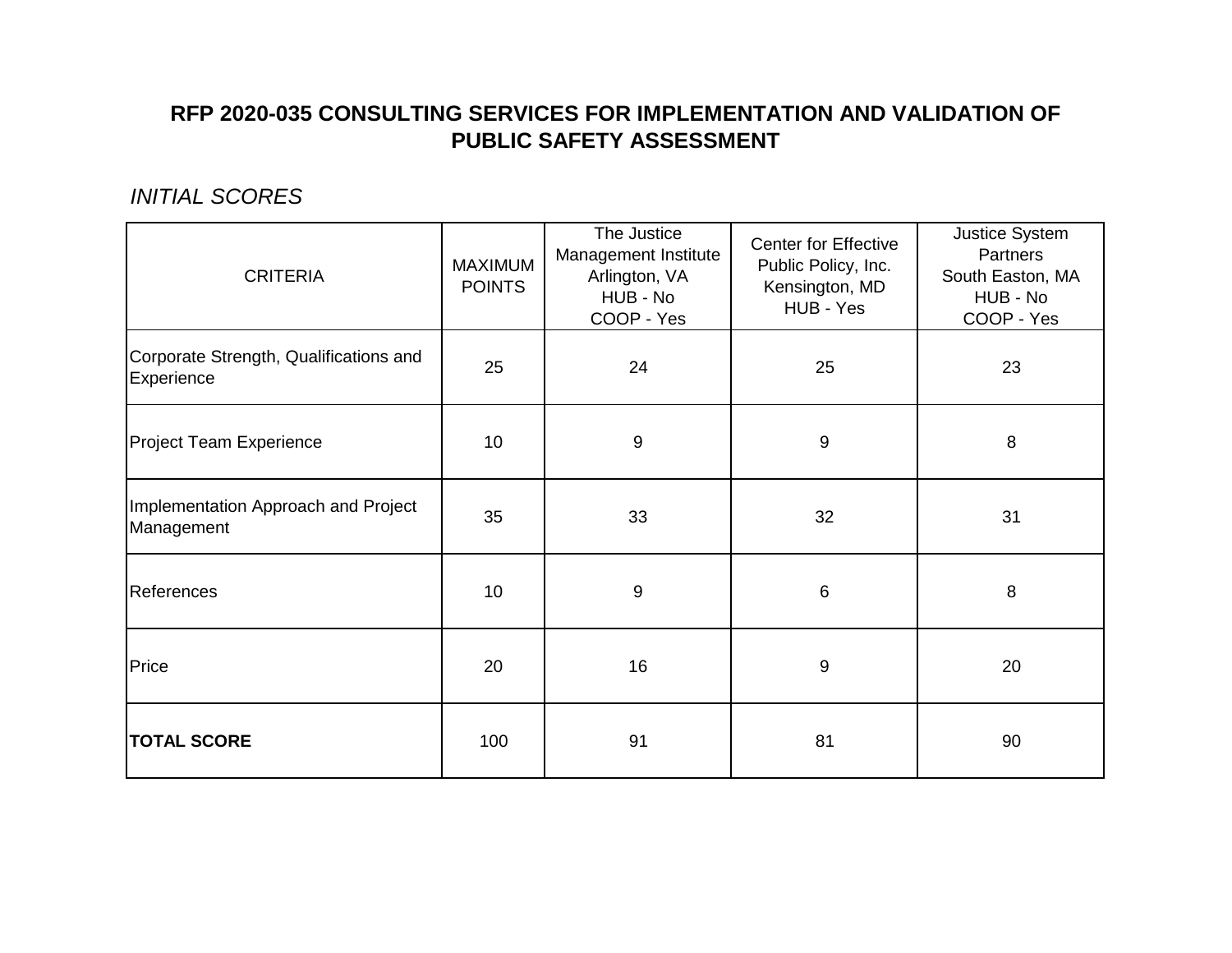# **RFP 2020-035 CONSULTING SERVICES FOR IMPLEMENTATION AND VALIDATION OF PUBLIC SAFETY ASSESSMENT**

### *POST-PRESENTATION SCORES*

| <b>CRITERIA</b>                                      | <b>MAXIMUM</b><br><b>POINTS</b> | The Justice<br>Management Institute<br>Arlington, VA<br>HUB - No<br>COOP - Yes | <b>Center for Effective</b><br>Public Policy, Inc.<br>Kensington, MD<br>HUB - Yes | Justice System<br>Partners<br>South Easton, MA<br>HUB - No<br>COOP - Yes |
|------------------------------------------------------|---------------------------------|--------------------------------------------------------------------------------|-----------------------------------------------------------------------------------|--------------------------------------------------------------------------|
| Corporate Strength, Qualifications and<br>Experience | 25                              | 25                                                                             | 24                                                                                | 24                                                                       |
| <b>Project Team Experience</b>                       | 10                              | 10 <sub>1</sub>                                                                | 9                                                                                 | 7                                                                        |
| Implementation Approach and Project<br>Management    | 35                              | 33                                                                             | 31                                                                                | 32                                                                       |
| References                                           | 10                              | $9\,$                                                                          | $\,6$                                                                             | 8                                                                        |
| Price                                                | 20                              | 16                                                                             | 9                                                                                 | 20                                                                       |
| <b>TOTAL SCORE</b>                                   | 100                             | 93                                                                             | 79                                                                                | 91                                                                       |